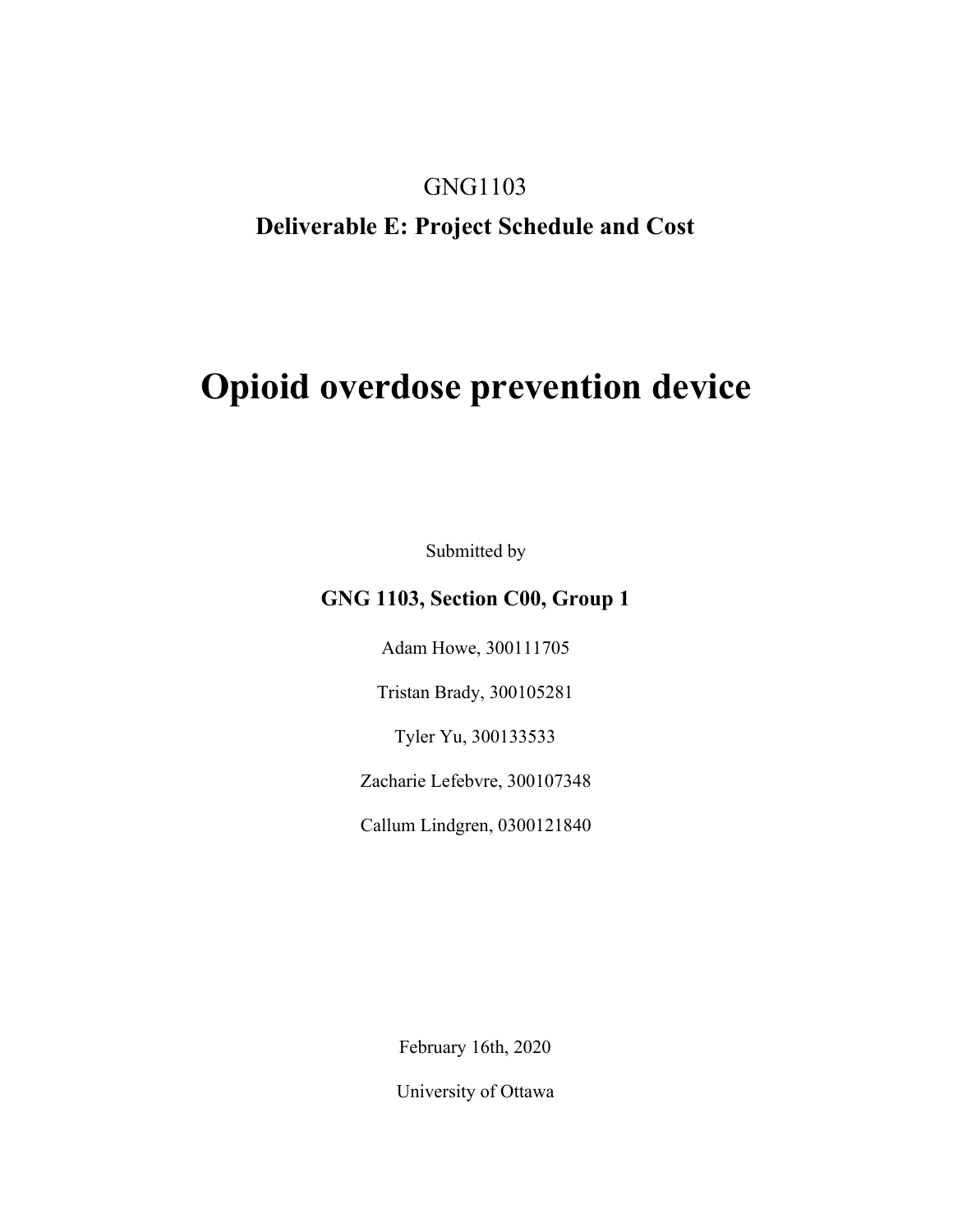# <span id="page-1-0"></span>Table of Contents

| <b>Table of Contents</b>                | $\boldsymbol{2}$        |
|-----------------------------------------|-------------------------|
| <b>Introduction</b>                     | 3                       |
| <b>Project Plan</b>                     | $\overline{4}$          |
| 1). Tasks to Be Completed               | $\overline{\mathbf{4}}$ |
| Prototype 1                             | $\overline{4}$          |
| Buying List (Deadline: February 27th)   | 5                       |
| Prototype 2                             | 6                       |
| Buying List (Deadline: March 6th)       | 7                       |
| Prototype 3                             | 8                       |
| Buying List (Deadline: March 20th)      | 8                       |
| 2). Gantt Diagram                       | 9                       |
| 3). Project Risks and Contingency Plans | 10                      |
| <b>Estimated Cost</b>                   | 11                      |
| <b>Bill of Materials</b>                | 11                      |
| Discussion                              | 12                      |
| <b>Conclusion and Next Steps</b>        | 13                      |
| <b>References</b>                       | 14                      |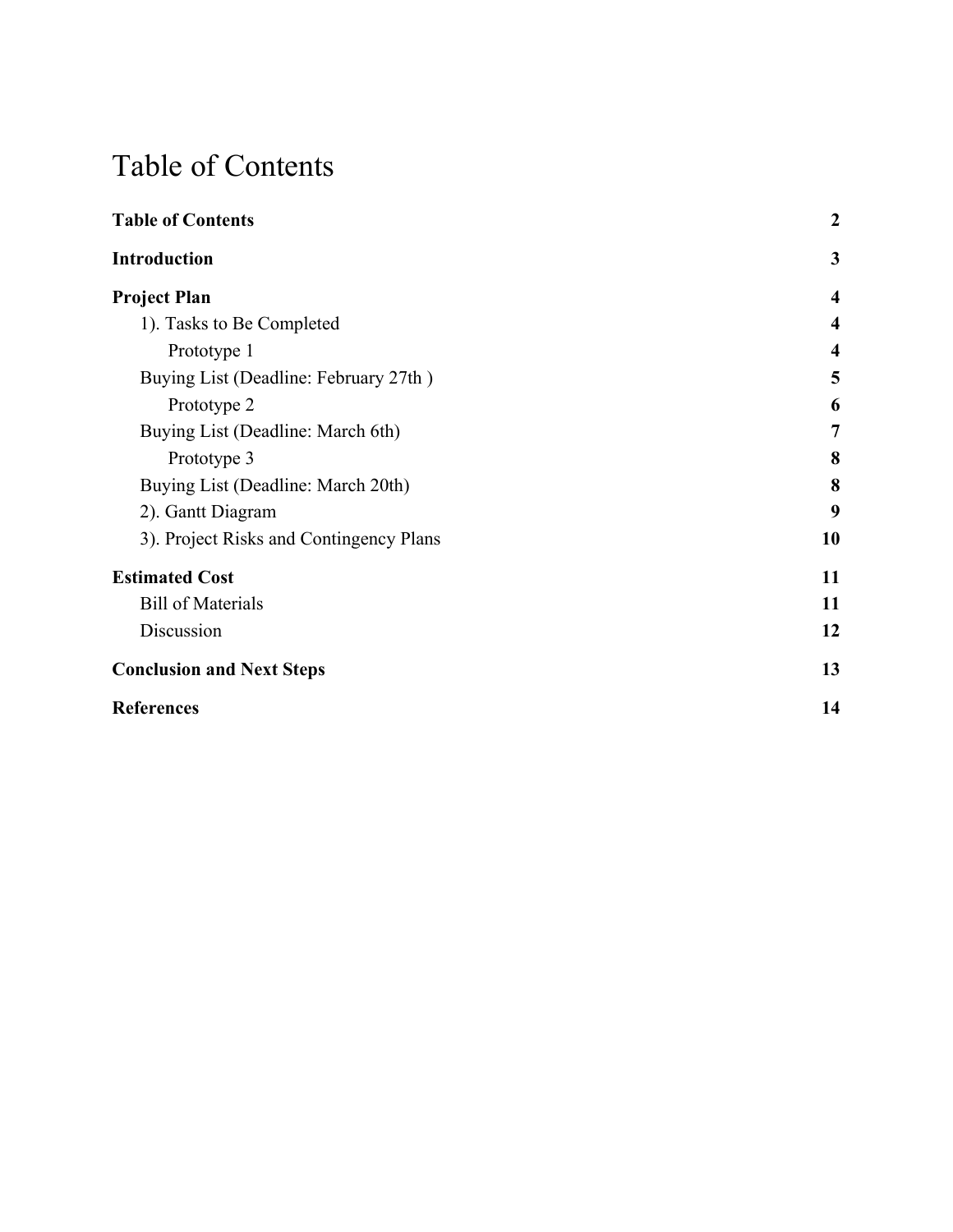## <span id="page-2-0"></span>Introduction

The objective of this deliverable is to develop a structured project plan to make sure that our group is on track to developing three device prototypes on time. This plan will also allow us to properly plan out an estimated cost of components for each of the prototypes and final design. There are a total of three prototypes due from now until our design day. Our first prototype will be relatively cheap and will allow us to properly visualize what we want our product to look like. This prototype will also be used in the second client meeting held on february 13th in UOttawa's STEM building. We will try to find materials around the makerspace area and use all the free resources at hand to make a scale model which will serve as a shell for the arduino processing board and necessary parts. This prototypes main function will be to demonstrante to the user/client what the device will look like and will give them an idea of what day to day device interaction would look like. The second prototype will serve to test the functionality of the device. It will ensure all non-functional requirements can be met and that these aspects of the device are up to group standards. The third prototype will serve to test all functional requirements and will demonstrate how well all arduino parts/sensors will come together. This will also show us if the system will truly be capable of detecting someone's BPM and BOP (Blood oxidation level) through arduino sensors. It's main function will be to allow us to know where we are in the development stage of our prototyping to then be able to move forward with our final product and device testing.

In order to come up with a organized and structured project plan we will include a list of all tasks needed for each prototype. The project plan will also include the duration of each task to make sure we are not falling behind on our project plan and will include a list of members responsible for each task. We will also utilize Gantt charts to organize and set up our prototype plans. Project planning includes planning for project risks and allowing for a contingency plan. This will allow the project to stay on course while also taking into account the fact that each team member has a heavy workload. Finally, the step will break down all the different types of parts and components needed for each prototype. The final part will also present an estimated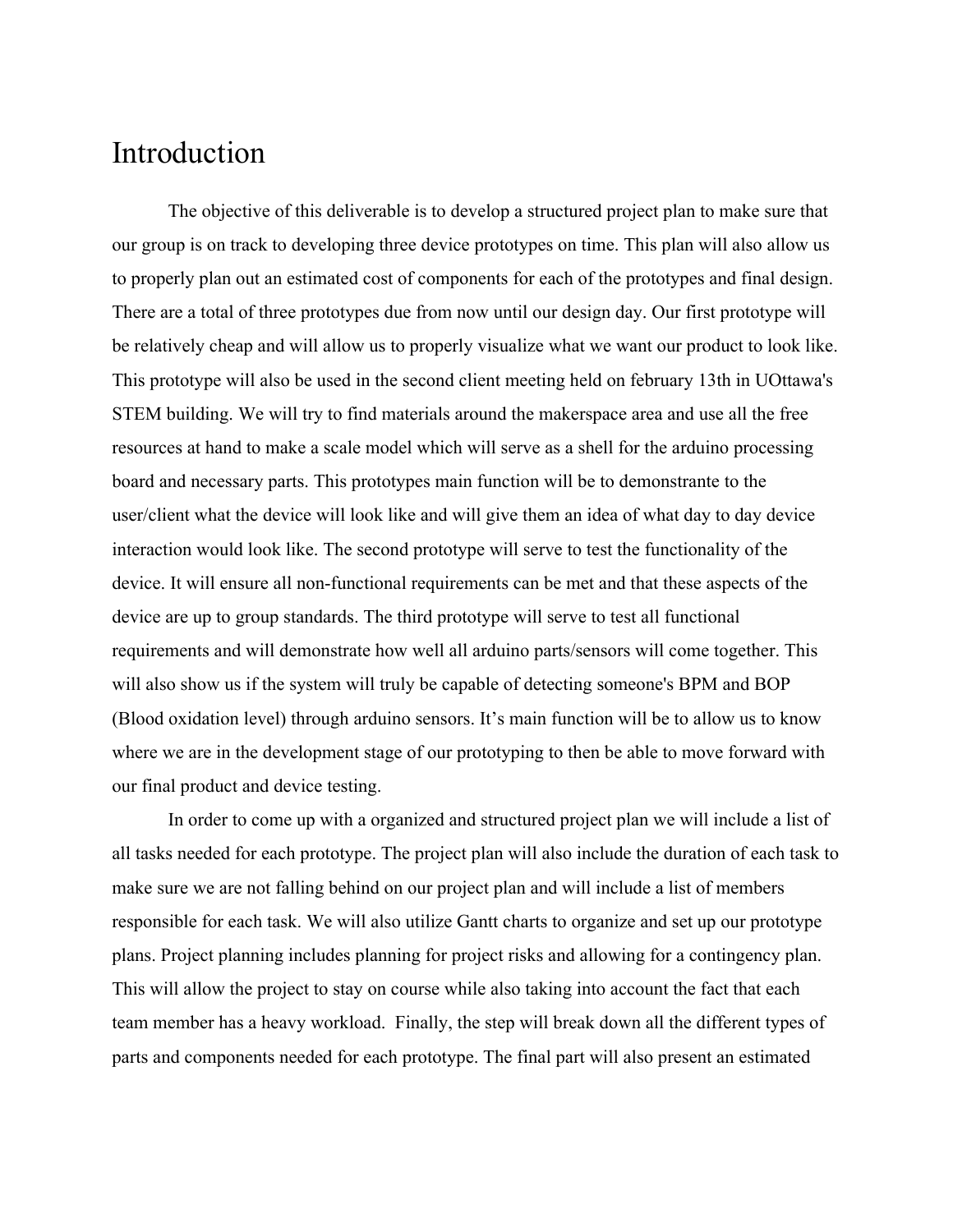cost for each prototype and an overall estimated cost of our final design of the device. The goal of this final part will be to ensure we stay on budget between \$100.

# Project Plan

## <span id="page-3-0"></span>1). Tasks to Be Completed

## *Prototype 1 - Appearance*

<span id="page-3-1"></span>The first prototype focuses on a low fidelity/low cost model with the intention of mainly showing the client the concept to ensure it is a viable option to reduce the time wasted if the concept proves to be unsatisfactory. The model itself will be a simple physical model with materials that are at hand, as the main focus of the project revolves around how the device will be worn as per the problem statement shown in class "Not be intrusive or hard to use for the user." (users must want to use the device consistently)[Lecture 1, p.g 13]. The model will also be used to test general functionality with hopes to rule out any abstract ideas that were not clear without a physical model during the ideate stage of our project.

The initial prototype focuses on a low fidelity/low cost model to show to the clients and to observe as a team to check general functionality. This is done to help validate the initial concept and reduce the uncertainty of future models. Essentially, it will provide the bare basic information to see if the current solution holds value as a product and avoid any critical flaws. It will include a simple physical model with basic materials and a simulated model in solidworks. The physical model will be used to help communicate the simulated model which will naturally be more accurate. Then comparaisons can be made between simulation and reality in the basic sense as both models lack comprehensibility. A focused prototype will be made as well in regards to a basic, non-functional Dashboard UI. This will help model the basic idea of the UI. Another low fidelity model will include the basic wiring for one SD card slot to check if it is possible to tell electronically if SD card is in place or not.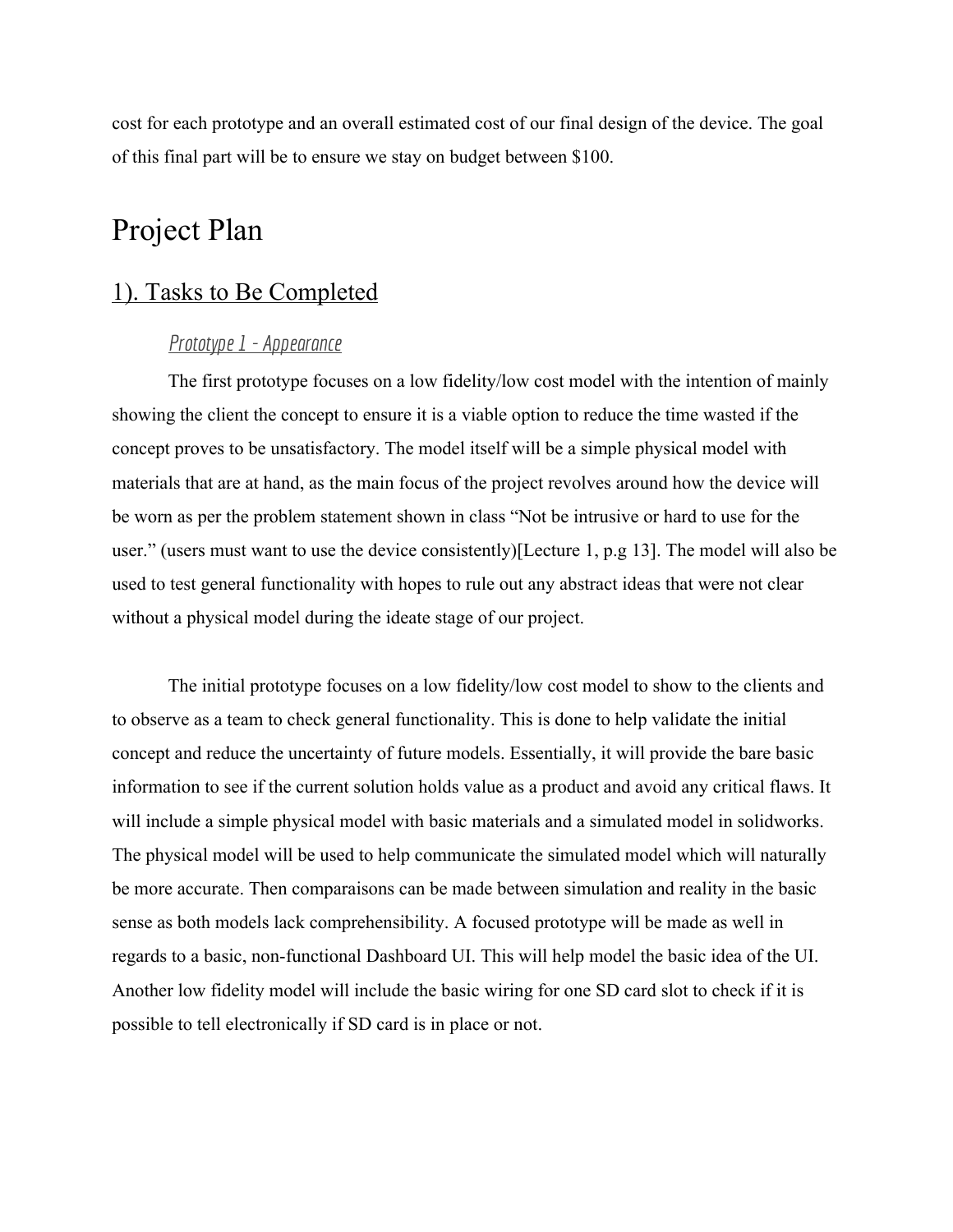*Task List for Prototype 1*

| <b>Task</b>                           | Person assigned | <b>Duration (Days)</b> |
|---------------------------------------|-----------------|------------------------|
| Buying and customizing<br>Ankle brace | Adam            | $\overline{2}$         |
| Buying velcro scraps                  | Zach            |                        |
| Mounting velcro to sock               | Callum          |                        |
| Design casing to be 3D<br>printed     | Tristan Brady   |                        |
| Install all parts together            | Everyone        |                        |

*Buying List (Deadline: February 27th )*

- 1. Compression sock/Ankle brace
- 2. Velcro straps
- 3. PLA filament

#### <span id="page-4-0"></span>*Prototype 2 - BlueToothand App*

The second prototype for this project focuses mainly on a medium fidelity/low cost model. The main focus for this model is to test/check the functionality as well as feasibility of the bluetooth and a barebones app. We will be also using prototype 1, after analysis from the results/feedback from the first client meeting to test the functionality of combining the two prototypes with the main focus of linking the arduino bluetooth to a cellular device, the app itself for this prototype will be to test if a signal can be sent from the arduino bluetooth chip to a phone to call a number (later the EMS number will be implemented). This is of importance due to the problem statement shown in class from the first lecture "The device should send a signal to a third party (e.g. loved ones or paramedics) to alert them if something is wrong." (Lecture 1, p.g. 13) In addition to this, further along the project timeline the hope is to have the BPM (beats per minute) and BOL (blood oxygen level) displayed on the app as well. The second prototype will mainly be focusing on testing the arduino set-up, through testing we hope to find the optimal combination of components in the most feasible way.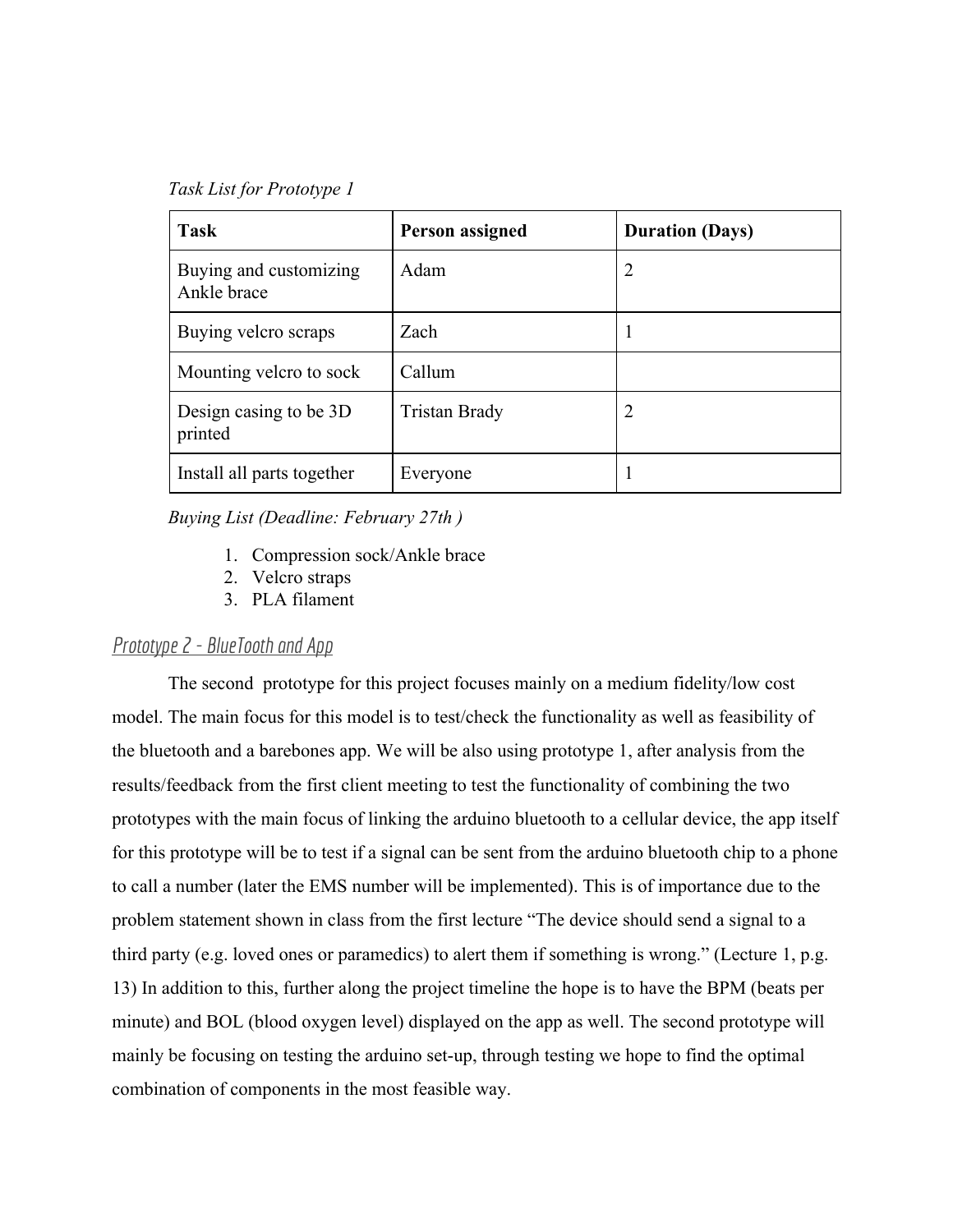*Task List for Prototype 2*

| <b>Task</b>                                                          | <b>Person assigned</b> | <b>Duration (Days)</b> |
|----------------------------------------------------------------------|------------------------|------------------------|
| Assembly of Arduino<br>UNO and bluetooth<br>module with jumper wires | Tyler                  | -1                     |
| Coding                                                               | Tristan / Adam         | $\overline{4}$         |
| App programming and<br>creation                                      | Zach/ Callum           | 7                      |
| Integration of Parts and<br>compression sock                         | Tristan                |                        |
| Bluetooth connection test                                            | Everyone               |                        |

<span id="page-5-0"></span>*Buying List (Deadline: March 6th)*

- 1. Arduino UNO
- 2. Bluetooth w20
- 3. Jumper Wires
- 4. PLA Filament

### <span id="page-5-1"></span>*Prototype 3*

The focal point of the final prototype is to assess the performance of the incorporated aspects of our design while requiring a high value budget. We will use the first two prototypes to guide and ensure practicality of prototype 3, while using the feedback control system implemented with the response from the initial designs. This will minimize the wariness of future models as well as highlight the specific elements that need improvement. With the main goal of prototype 3 being product functionality, it will provide invaluable information on the progress of our system as well as establish a baseline for further development.

This prototype will include a bluetooth chip, along with the wiring, arduino uno and blood oxygen sensor. We've also added straps to securely hold the device to prevent sliding and discomfort. Prototype 3 will be able to show just how well the product will feel and perform, with performance and overall device effectiveness being our main concern. The hardware and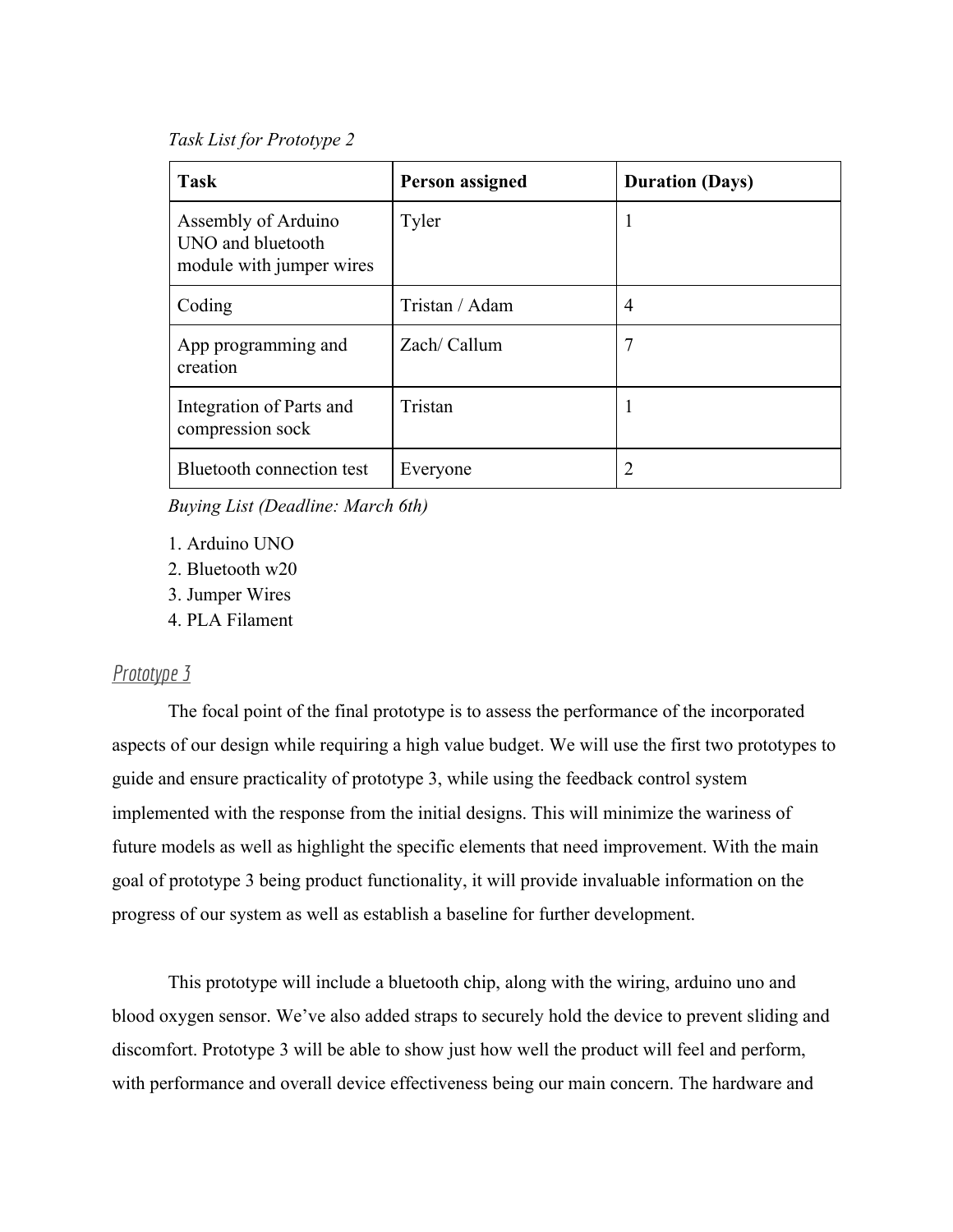core functionality can be tested many times throughout the design process, but this prototype will be pretty much exactly what our products will be like from a customer's point of view.

| <b>Task</b>                                                         | <b>Person assigned</b> | <b>Duration (Days)</b> |
|---------------------------------------------------------------------|------------------------|------------------------|
| Assembly of Arduino<br>UNO and Oximetry sensor<br>with jumper wires | Tyler                  |                        |
| Coding                                                              | Tristan / Adam         | $\overline{4}$         |
| Integration of Parts and<br>compression sock                        | Zach                   |                        |
| Sensor functionality testing                                        | Everyone               | 2                      |
| Assembly and aesthetic<br>design                                    | Zach/ Callum           | 2                      |

<span id="page-6-0"></span>*Buying List (Deadline:March 20th)*

- 1. MAX30100 Heart Rate & Oximetry sensor
- 2. Arduino UNO
- 3. Jumper Wires
- 4. PLA Filament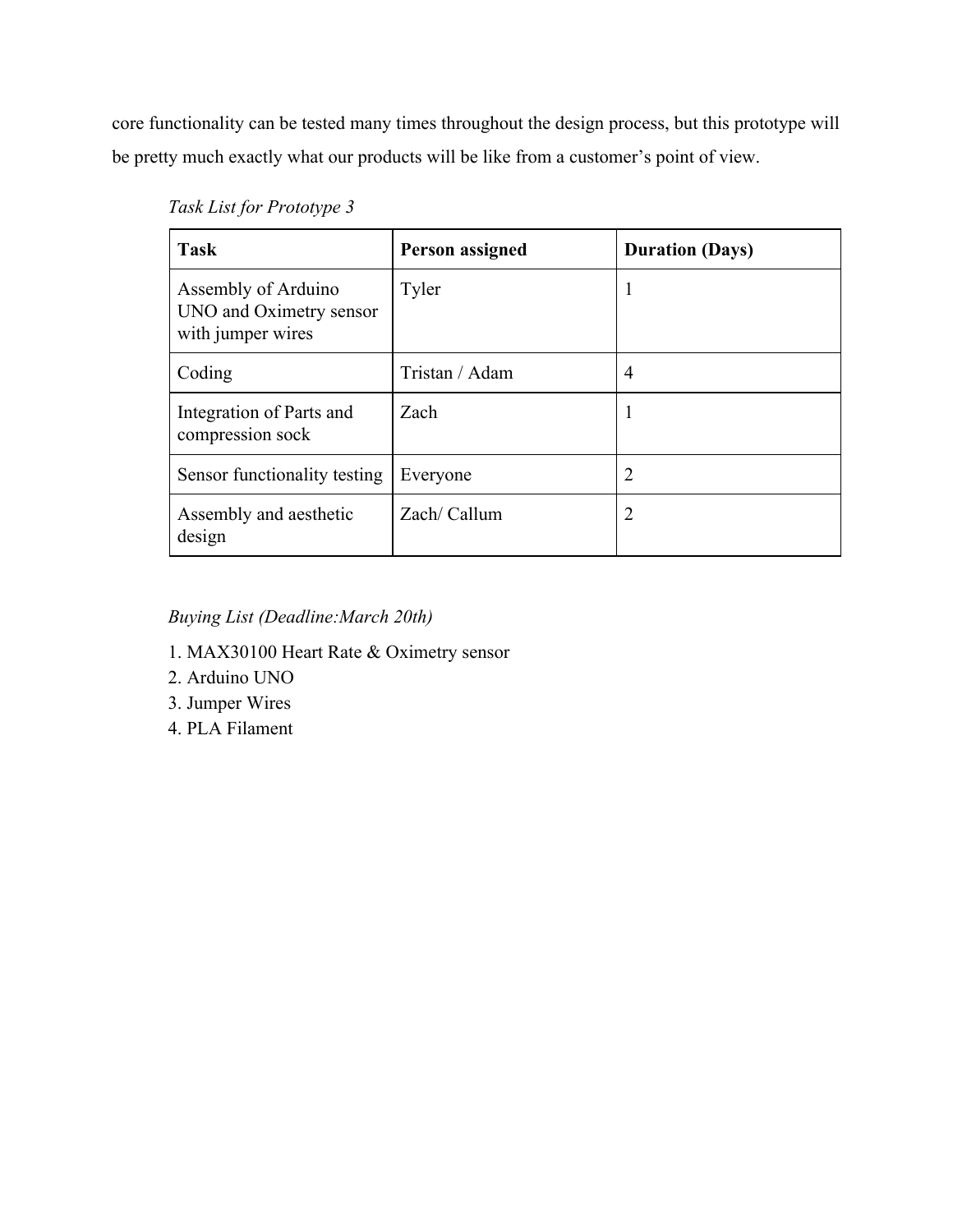# <span id="page-7-0"></span>2). Gantt Diagram

| 省<br>$rac{0}{40}$<br><b>BigPicture</b>                                                                                                                                                                                                                                       |                                 |         |      |                     |  |             | ❸                  | $\times$      |   |  |                                                                                                                |  |       |  |                                       |  |  |                                      |  |  |  |  |                                |       |  |
|------------------------------------------------------------------------------------------------------------------------------------------------------------------------------------------------------------------------------------------------------------------------------|---------------------------------|---------|------|---------------------|--|-------------|--------------------|---------------|---|--|----------------------------------------------------------------------------------------------------------------|--|-------|--|---------------------------------------|--|--|--------------------------------------|--|--|--|--|--------------------------------|-------|--|
|                                                                                                                                                                                                                                                                              |                                 |         |      |                     |  |             |                    |               |   |  |                                                                                                                |  |       |  |                                       |  |  |                                      |  |  |  |  |                                | Gantt |  |
| $\blacktriangleright$ Data $\blacktriangleright$<br>$\bullet$ View $\star$                                                                                                                                                                                                   | $\leftrightarrow$ $\rightarrow$ |         |      | $\hat{\phantom{a}}$ |  | $\check{~}$ | $\hat{\textbf{C}}$ | $\rightarrow$ | 面 |  |                                                                                                                |  |       |  |                                       |  |  |                                      |  |  |  |  | $\blacktriangleright$ Feedback |       |  |
| TITLE<br><b>MEMBERS</b><br>LABELS                                                                                                                                                                                                                                            | <b>STATUS</b>                   |         |      |                     |  |             |                    |               |   |  |                                                                                                                |  |       |  |                                       |  |  | March, 2020                          |  |  |  |  |                                |       |  |
|                                                                                                                                                                                                                                                                              |                                 | $\circ$ |      |                     |  |             |                    |               |   |  | 22 23 24 25 26 27 28 29 01 02 03 04 05 06 07 08 09 10 11 12 13 14 15 16 17 18 19 20 21 22 23 24 25 26 27 28 29 |  |       |  |                                       |  |  |                                      |  |  |  |  |                                |       |  |
| Budget                                                                                                                                                                                                                                                                       | <b>OPEN</b>                     |         |      |                     |  |             |                    |               |   |  | - Budg-1 Budget talk and discuss who will be responsible for purchasing materials                              |  |       |  |                                       |  |  |                                      |  |  |  |  |                                |       |  |
| <readin< td=""><td><b>OPEN</b></td><td></td><td>eek&gt;</td><td></td><td></td><td></td><td></td><td></td><td></td><td></td><td></td><td></td><td></td><td></td><td></td><td></td><td></td><td></td><td></td><td></td><td></td><td></td><td></td><td></td><td></td></readin<> | <b>OPEN</b>                     |         | eek> |                     |  |             |                    |               |   |  |                                                                                                                |  |       |  |                                       |  |  |                                      |  |  |  |  |                                |       |  |
| Start Pr                                                                                                                                                                                                                                                                     | <b>OPEN</b>                     |         |      |                     |  |             |                    |               |   |  | Start Prototyping                                                                                              |  |       |  |                                       |  |  |                                      |  |  |  |  |                                |       |  |
| E Prototy                                                                                                                                                                                                                                                                    | <b>OPEN</b>                     |         |      |                     |  |             |                    |               |   |  |                                                                                                                |  |       |  |                                       |  |  | Prototype I and Customer Feedback    |  |  |  |  |                                |       |  |
| $-Buyi$ $A$                                                                                                                                                                                                                                                                  | <b>OPEN</b>                     |         |      |                     |  |             |                    |               |   |  |                                                                                                                |  |       |  |                                       |  |  | I Buying and customizing Ankle brace |  |  |  |  |                                |       |  |
| ZL<br><b>BU</b>                                                                                                                                                                                                                                                              | <b>OPEN</b>                     |         |      |                     |  |             |                    |               |   |  |                                                                                                                |  | Buyir |  | Buying velcro scraps                  |  |  |                                      |  |  |  |  |                                |       |  |
| $\Box M$                                                                                                                                                                                                                                                                     | <b>OPEN</b>                     |         |      |                     |  |             |                    |               |   |  |                                                                                                                |  |       |  | Mounting velcro to sock               |  |  |                                      |  |  |  |  |                                |       |  |
| T                                                                                                                                                                                                                                                                            | <b>OPEN</b>                     |         |      |                     |  |             |                    |               |   |  |                                                                                                                |  |       |  | Desi   Design casing to be 3D printed |  |  |                                      |  |  |  |  |                                |       |  |
|                                                                                                                                                                                                                                                                              |                                 |         |      |                     |  |             |                    |               |   |  |                                                                                                                |  |       |  |                                       |  |  |                                      |  |  |  |  |                                |       |  |



| $\mathcal{R}$ 20                 |      |                |                        |                     |   |                     |             |              |               |   |  | <b>BigPicture</b> |  |                                                                                                                                                    |       |             |                                                                  |             |  |  |  |  |  |                                | $\odot$ | $\times$ |
|----------------------------------|------|----------------|------------------------|---------------------|---|---------------------|-------------|--------------|---------------|---|--|-------------------|--|----------------------------------------------------------------------------------------------------------------------------------------------------|-------|-------------|------------------------------------------------------------------|-------------|--|--|--|--|--|--------------------------------|---------|----------|
|                                  |      |                |                        |                     |   |                     |             |              |               |   |  |                   |  |                                                                                                                                                    |       |             |                                                                  |             |  |  |  |  |  |                                | Gantt   |          |
| $\rightarrow$ Data $\rightarrow$ |      |                | $\bullet$ View $\star$ | $\leftrightarrow$ + |   | $\hat{\phantom{a}}$ | $\check{~}$ | $\checkmark$ | $\rightarrow$ | 面 |  |                   |  |                                                                                                                                                    |       |             |                                                                  |             |  |  |  |  |  | $\blacktriangleright$ Feedback |         |          |
| TITLE                            |      | <b>MEMBERS</b> | LABELS                 | <b>STATUS</b>       | ≎ |                     |             |              |               |   |  |                   |  |                                                                                                                                                    |       |             |                                                                  | March, 2020 |  |  |  |  |  |                                |         |          |
|                                  |      |                |                        |                     |   |                     |             |              |               |   |  |                   |  | 22  23  24  25  26  27  28  29  01  02  03  04  05  06  07  08  09  10  11  12  13  14  15  16  17  18  19  20  21  22  23  24  25  26  27  28  29 |       |             |                                                                  |             |  |  |  |  |  |                                |         |          |
|                                  |      |                |                        | OPEN                |   |                     |             |              |               |   |  |                   |  | Desi                                                                                                                                               |       |             | I Design casing to be 3D printed                                 |             |  |  |  |  |  |                                |         |          |
|                                  |      | CL<br>A        |                        | <b>OPEN</b>         |   |                     |             |              |               |   |  |                   |  | Insta                                                                                                                                              |       |             | Install all parts together                                       |             |  |  |  |  |  |                                |         |          |
| Prototy                          |      |                |                        | <b>OPEN</b>         |   |                     |             |              |               |   |  |                   |  | $\rightarrow$ Proto                                                                                                                                |       |             | Prototype 1- basic prototype with esthetics as the main goal     |             |  |  |  |  |  |                                |         |          |
| $E$ Prototy                      |      |                |                        | <b>DONE</b>         |   |                     |             |              |               |   |  |                   |  |                                                                                                                                                    | الجنا |             | Prototype II and Customer Feedback                               |             |  |  |  |  |  |                                |         |          |
|                                  | Asse |                |                        | <b>OPEN</b>         |   |                     |             |              |               |   |  |                   |  |                                                                                                                                                    |       | Asse        | I Assembly of Arduino UNO and Bluetooth module with jumper wires |             |  |  |  |  |  |                                |         |          |
| $\equiv$ Codin                   |      | $-{\bf A}$     |                        | <b>OPEN</b>         |   |                     |             |              |               |   |  |                   |  |                                                                                                                                                    |       | ы           | . Coding                                                         |             |  |  |  |  |  |                                |         |          |
|                                  |      |                |                        | <b>OPEN</b>         |   |                     |             |              |               |   |  |                   |  |                                                                                                                                                    |       | App         | App programming and creation                                     |             |  |  |  |  |  |                                |         |          |
|                                  |      |                |                        | <b>OPEN</b>         |   |                     |             |              |               |   |  |                   |  |                                                                                                                                                    |       | Integ       | I Integration of Parts and compression sock                      |             |  |  |  |  |  |                                |         |          |
|                                  | D.L. | $\Lambda$ $Cl$ |                        | <b>ODEM</b>         |   |                     |             |              |               |   |  |                   |  |                                                                                                                                                    |       | <b>Blue</b> | Bluetooth connection test                                        |             |  |  |  |  |  |                                |         |          |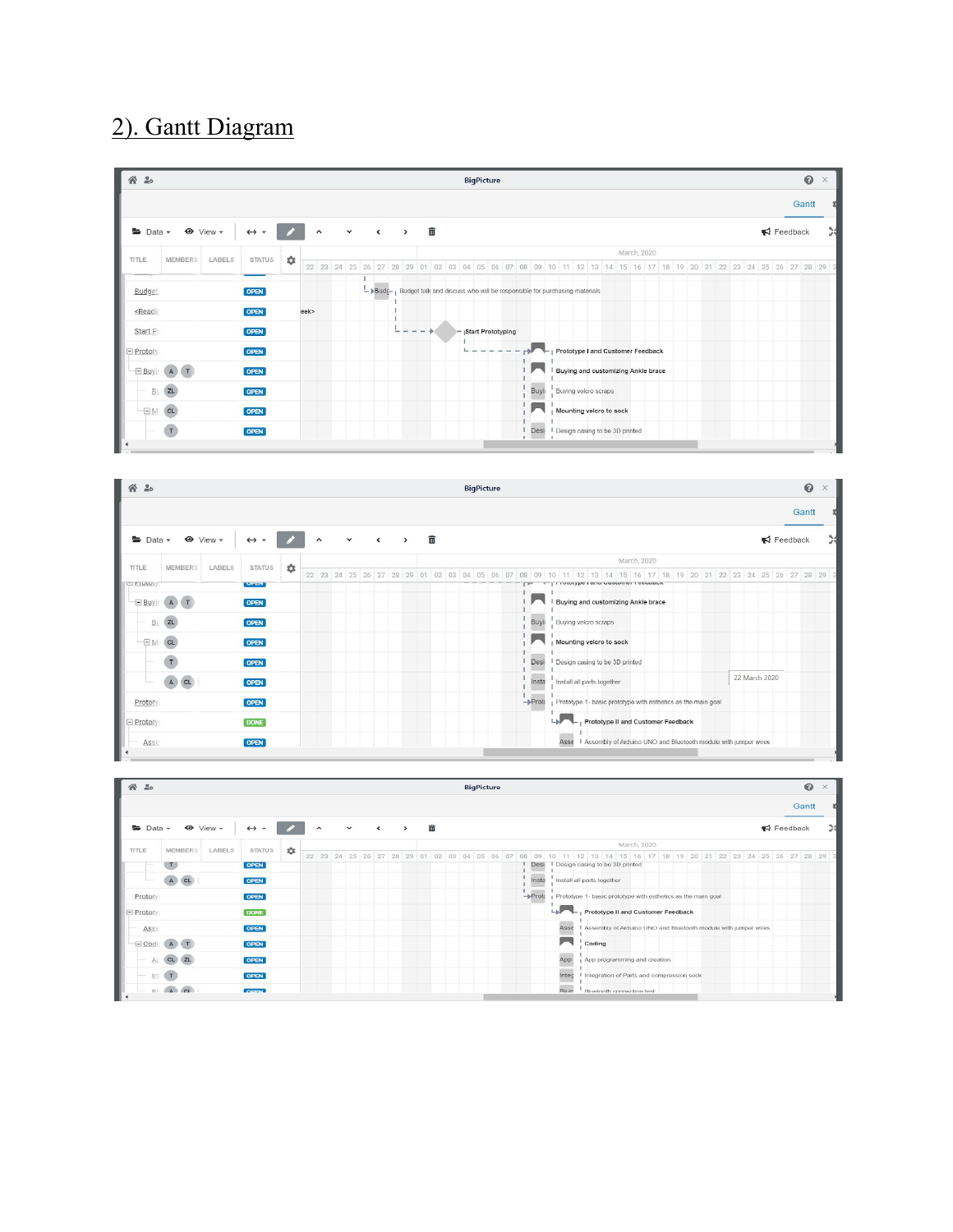



| $\mathcal{R}$ 20                                                           |                                 |   |                     |             |                          |                                             |    |    |                                                                               | <b>BigPicture</b> |                                                                                              |               |  |  |                      |  |  |  |  |                                | $\odot$     | $\times$ |
|----------------------------------------------------------------------------|---------------------------------|---|---------------------|-------------|--------------------------|---------------------------------------------|----|----|-------------------------------------------------------------------------------|-------------------|----------------------------------------------------------------------------------------------|---------------|--|--|----------------------|--|--|--|--|--------------------------------|-------------|----------|
|                                                                            |                                 |   |                     |             |                          |                                             |    |    |                                                                               |                   |                                                                                              |               |  |  |                      |  |  |  |  |                                | Gantt       |          |
| $\bullet$ View $\star$<br>$\blacktriangleright$ Data $\blacktriangleright$ | $\leftrightarrow$ $\rightarrow$ |   | $\hat{\phantom{a}}$ | $\check{~}$ | $\overline{\phantom{a}}$ | $\rightarrow$                               |    | 面  |                                                                               |                   |                                                                                              |               |  |  |                      |  |  |  |  | $\blacktriangleright$ Feedback |             |          |
| TITLE<br><b>MEMBERS</b><br>LABELS                                          | <b>STATUS</b>                   | ۰ |                     |             | March, 2020              |                                             |    |    |                                                                               |                   |                                                                                              |               |  |  |                      |  |  |  |  |                                | April, 2020 |          |
|                                                                            |                                 |   | 1 12 13 14          |             | $\sim$                   |                                             | 19 | 20 | 21 22 23 24 25 26 27 28 29 30 31 01 02 03 04 05 06 07 08 09 10 11 12 13 14 15 |                   |                                                                                              |               |  |  |                      |  |  |  |  |                                |             | 16 17    |
| Codi A T                                                                   | OPEN                            |   |                     |             | Codi                     | Coding                                      |    |    |                                                                               |                   |                                                                                              |               |  |  |                      |  |  |  |  |                                |             |          |
| Integ<br>ZL                                                                | <b>OPEN</b>                     |   |                     |             | Integ                    | I Integration of Parts and compression sock |    |    |                                                                               |                   |                                                                                              |               |  |  |                      |  |  |  |  |                                |             |          |
| Sens<br>A<br><b>CL</b>                                                     | <b>OPEN</b>                     |   |                     |             | Sens                     | I Sensor functionality testing              |    |    |                                                                               |                   |                                                                                              |               |  |  |                      |  |  |  |  |                                |             |          |
| CL ZL<br>Assemi                                                            | <b>OPEN</b>                     |   |                     |             | Asse                     |                                             |    |    | Assembly and aesthetic design                                                 |                   |                                                                                              |               |  |  |                      |  |  |  |  |                                |             |          |
| Prototy                                                                    | <b>OPEN</b>                     |   |                     |             |                          |                                             |    |    |                                                                               | $r+Protc$         | Prototype 3- Overall functional prototype of the product. We will use this for final product |               |  |  |                      |  |  |  |  |                                |             |          |
| Design                                                                     | <b>DONE</b>                     |   |                     |             |                          |                                             |    |    |                                                                               |                   | $ \rightarrow$                                                                               | - ¡Design Day |  |  |                      |  |  |  |  |                                |             |          |
| Final Pr                                                                   | <b>DONE</b>                     |   |                     |             |                          |                                             |    |    |                                                                               | ∸                 | - Final Project Presentations                                                                |               |  |  |                      |  |  |  |  |                                |             |          |
| Archive                                                                    | <b>OPEN</b>                     |   |                     |             |                          |                                             |    |    |                                                                               |                   |                                                                                              | $-$           |  |  | Archive/ User Manual |  |  |  |  |                                |             |          |
|                                                                            |                                 |   |                     |             |                          |                                             |    |    |                                                                               |                   |                                                                                              |               |  |  |                      |  |  |  |  |                                |             |          |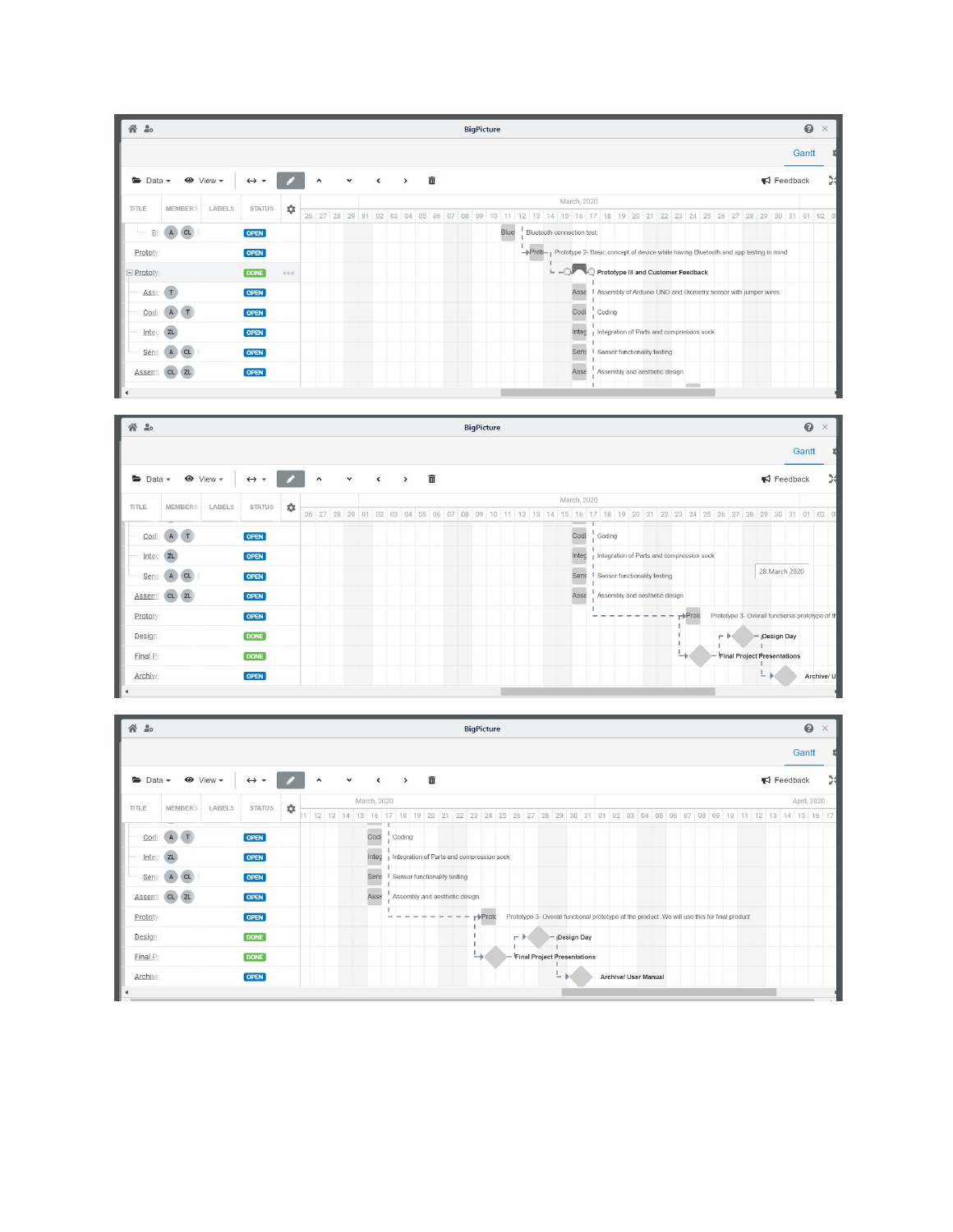## <span id="page-9-0"></span>3). Project Risks

When working on a big project such as this one, with many different sections and deadlines. It is crucial to be aware of all the possible risks that come with such a large project. In order to be prepared for these risks, a contingency plan is made to manage the risk when they present themselves. With all of us being full time students, with busy schedules between all our other courses. A lack of time could be an issue going forward with the project. Solutions have been prepared if this problem arises; the plan is to either drop non essential parts of the project to save on time. Another option is to simplify some of the more complicated aspects of the project, such as, some of the more complicated parts of coding could be simplified. These solutions are good to have, to be prepared if a problem ever arose. Another problem that could possibly present itself during the completion of this project could be a lack of experience and knowledge with the more technical parts of the project. With all of us being first year students, with little knowledge in programming in arduino. Difficulty with programming could become an issue. In preparation for this, if obstacles with the coding begin to arise, we will seek help almost immediately, in order to resolve the issue as soon as possible. With programming being such a large portion of our project, it is crucial to stay up to date and to not get complacent with the work.

For the completion of this project we will need to order parts online, therefore there is always a risk of our parts not getting in on time, which could throw us off schedule. If this situation happens, we will have to find parts in stores that will accommodate our project, even if these parts are not ideal. Finally, our project is also very dependent on a couple computer programs, therefore the risk of computer malfunction becomes a risk. There is always a chance of the computer or software crashing, or an issue of saving your work. In preparation for this, we will be saving and backing up our work more frequently to prevent problems in relation to the many computer programs used.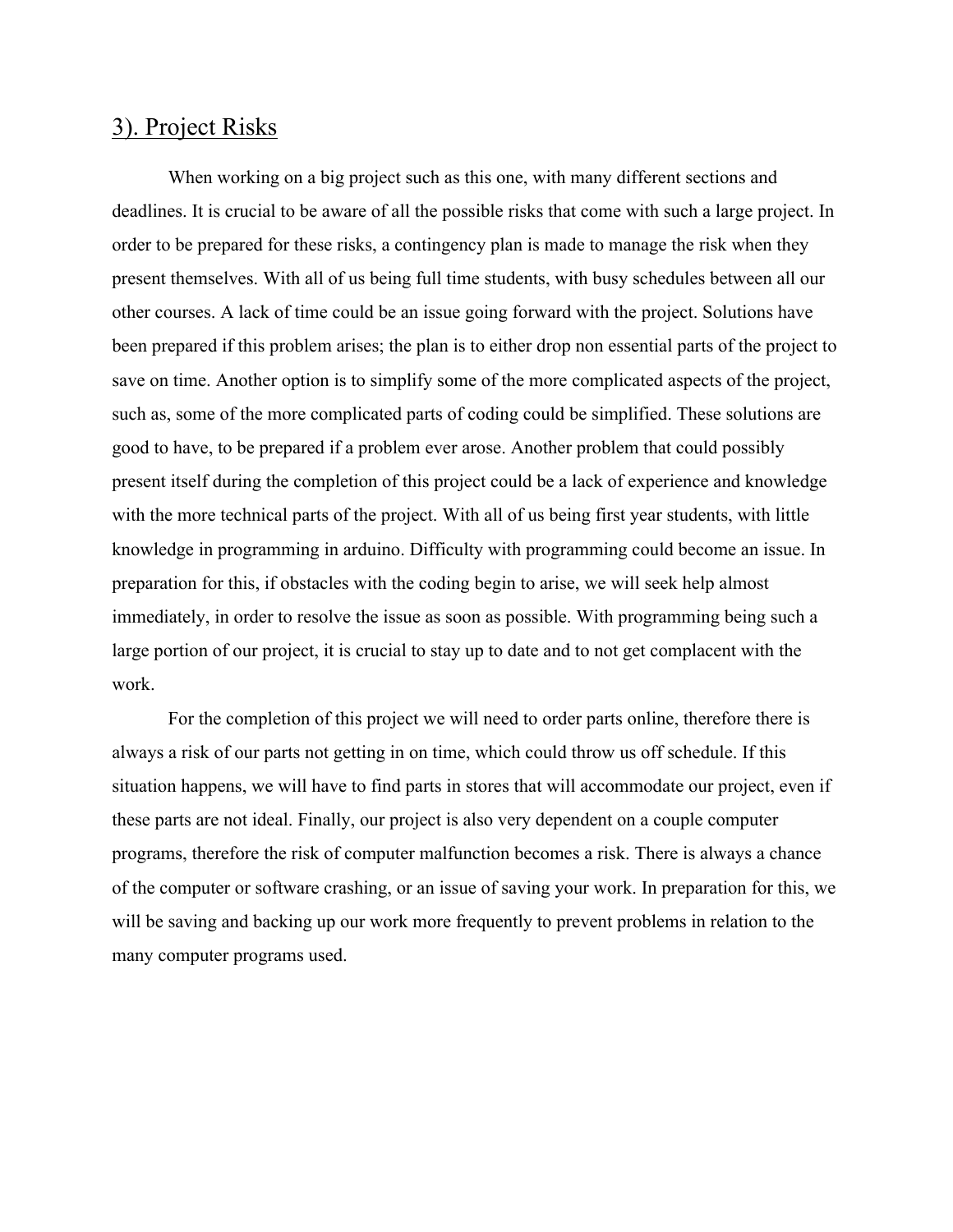# Estimated Cost

The core concept of our design consists of 2 elements; the electronic element, and the human mounting element. As of the date of this report, the exact design is not finalized, but based on the prototypes, the device will guarantee to consist of less than 10 individual components. From the prototypes, the design of the product is composed mostly of parts that would be available from the uOttawa Maker store, and the components that need assembly will be purchased through the internet. The items that we are planning to purchase from the internet are the MAX30100 Heart Rate & Oximetry sensor, and the Compression socks.

## <span id="page-10-0"></span>Bill of Materials

| ID             | <b>Description</b>                      | Vendor              | Qty    | Cost    |
|----------------|-----------------------------------------|---------------------|--------|---------|
|                | $1$ PLA Filament <sup>1</sup>           | uOttawa Maker Store |        | free    |
| $\overline{2}$ | Jumper Wires                            | uOttawa Maker Store | 30     | \$3.00  |
|                | 3 MAX30100 Heart Rate & Oximetry sensor | Banggood.com        | 3      | \$14.02 |
|                | 4 Arduino Nano                          | uOttawa Maker Store | 1      | \$22.99 |
|                | 5 Compression socks                     | Amazon.ca           | 12     | \$22.99 |
| 6              | <b>USB</b> Cable                        | uOttawa Maker Store | 1      | \$2.77  |
| 8              | Velcro tape                             | Amazon.ca           | 16feet | \$10.99 |
| 9              | 9V battery Battery Clip Connector Cable | Amazon.ca           | 2      | \$8.99  |
| 10             | Bluetooth HC-06                         | Banggood.com        | 1      | \$4.41  |

*Note 1: These prices before HST.*

*Note 2: Shipping cost for the Oximetry sensor and bluetooth sensor is 4.24\$.*

| <b>Total Sum of Material Costs:</b>                         | <b>CAD \$103.07</b> |
|-------------------------------------------------------------|---------------------|
| Total price of all materials purchased online and shipping: | CAD \$61.41         |
| Total sum at the uOttawa Maker Store with tax and shipping: | CAD \$34.40         |

<sup>1</sup>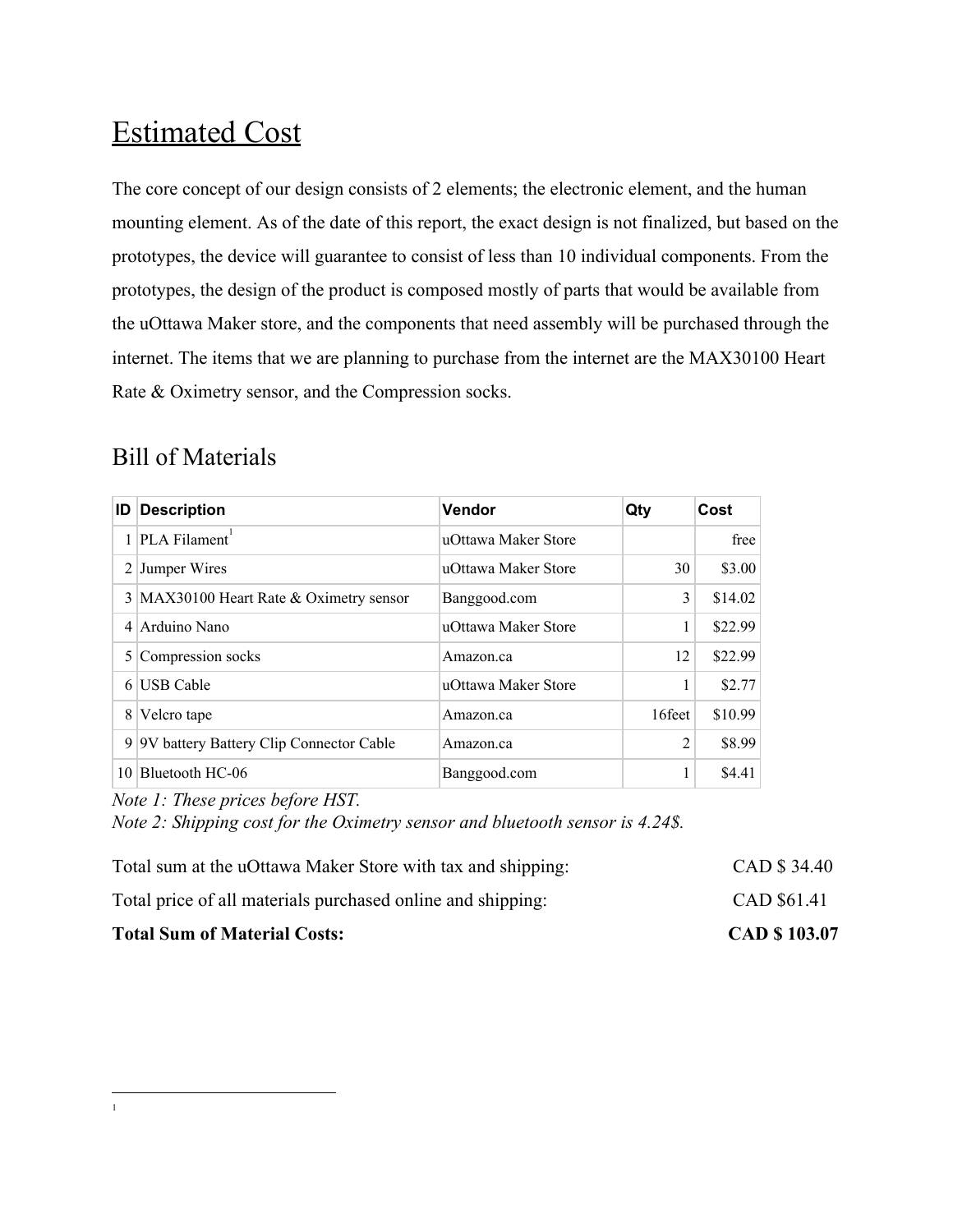#### **Price for 1**

 $($14.01/3) + ($3/3) + $22.99 + (22.99/12) + $2.77 + ($10.99/16) + ($8.99/2) + $4.41 = $42.95$ **\$42.95+ 42.95\*0.15 = \$49.40**

**Unaccounted costs in the actual includes hinges,compacitors, acrylic casing to store the Narcan nasal spray, added an aditional \$20, rechargabl. This ultimatly brought our final price to \$69**

## Discussion

The components with the highest cost are tied between the Arduino UNO processor and the Compression socks at \$22.99 plus shipping. The Arduino UNO is said to be given to the groups for free, but it is still included for an accurate representation of the cost to manufacture our product. The components that could not be purchased straight from the university include the heart rate oximeter and the compression socks. Between the countless selections on the internet for compression socks, the brand our team went with is EULAY, as they have the highest sock to dollar ratio. EULAY gives us 6 pairs of graduated compression socks for the price of \$22.99 and free one day shipping with Amazon prime. The only brand that comes close to EULAY is CAMBIVO who offers 2 pairs of compression socks for \$17.99 with the one day shipping as well. CAMBIVO losses to EULAY in the numbers of choices for designs, and, sock to dollar ratio (EULAY with \$1.91/SOCK and CAMBIVO with \$4.49/SOCK). For the pulse oximeter, it eventually boiled down to the decision to go with MAXREFDES117# and the MAX30100. Both pulse oximeters are compatible with arduino and are significantly cheaper than any other oximeters online. The difference between the two is that MAX30100 is a chinese redesign of the MAXREFDES117#, reducing the price of MAXREFDES117# \$20/unit to MAX30100's \$4.68/unit. Normally, extremely cheap electronic components should be avoided as they are known to be unreliable and not durable, however, there are many good reviews online about the MAX30100 and the 4:1 price to unit ratio cannot be understated. For the power of the device we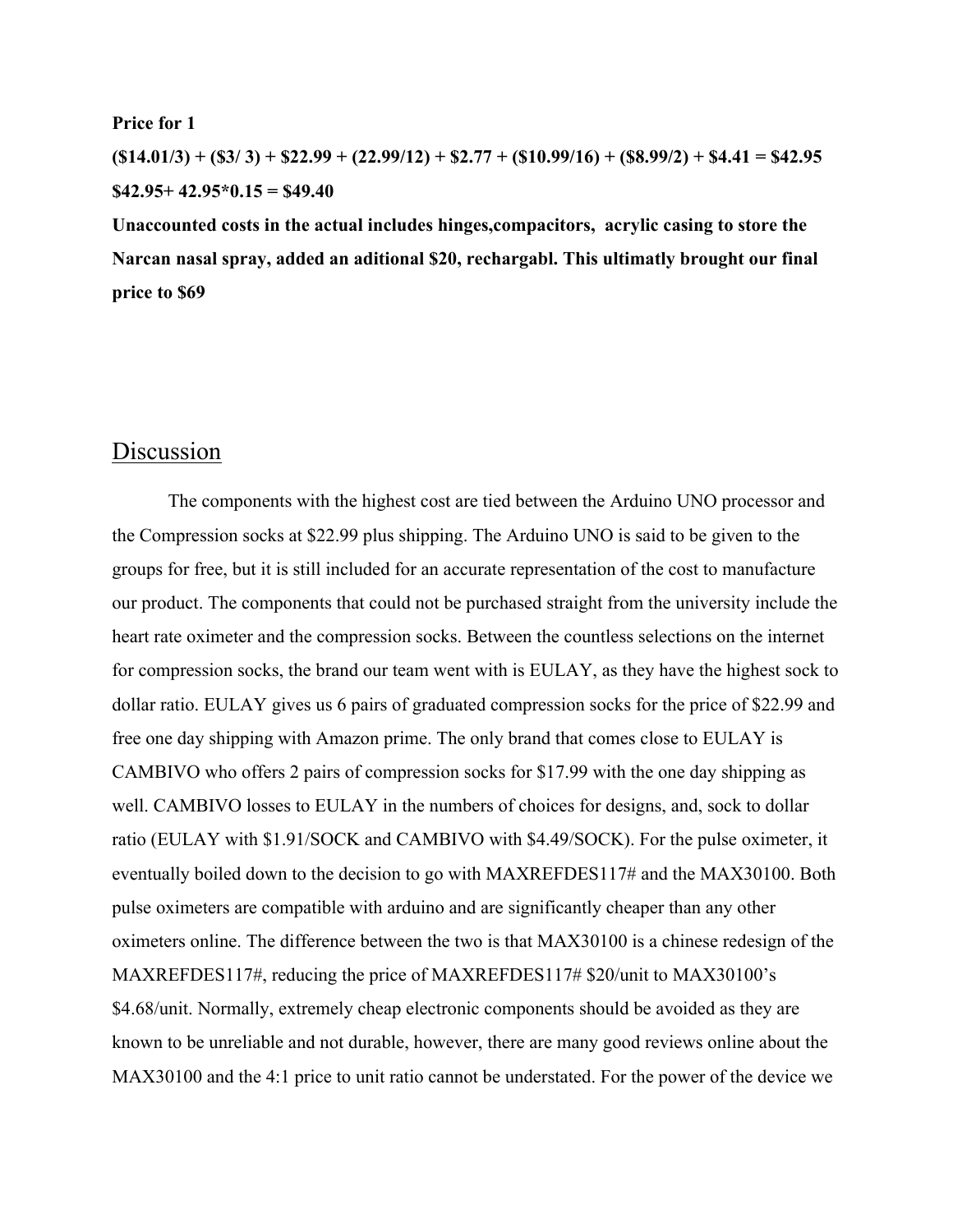decided that a 9V battery would be most suited for the device, mainly for its compatibility, and because it synergises with our design. It also comes in an exterior casing which would make for an easy attachment to the compression sock. This also allows the user to only have to switch one battery instead of multiple.

The remainder of the components are available from the uOttawa Maker Store. There are alternatives to the Arduino UNO with microcontrollers such as the ones by Raspberry Pi, Teensy, and SparkFun, but the team agreed to stick with Arduino UNO because we are more familiar and comfortable with it and it is still one of the cheapest compared to the rest of the microcontrollers. The same could be said for the bluetooth module as well. The electronic element of the device will be contained in a 3-D printed housing for the components which would be constructed of PLA, and the human mounting element will be done comfortably by equipping the compression socks. These two elements will be homogenized through the use of Velcro tape. These plans are subjected to change, but it is the direction the team is headed towards.

# Conclusion and Next Steps

In this deliverable, we created a plan for our project that will help us stay on course during the last half of our project. While, we complete all three prototypes and prepare for design day.

We've sectioned our plan into two main sections, the main sections include, tasks to be completed and estimated cost. For the first main section, it is divided into each of the three prototypes. Our first prototype will be focusing on the appearance of the device, while maintaining a low cost and low fidelity. Our second prototype will be focusing on the functionality of the bluetooth aspect and the mobile applications with the goal of having a medium fidelity/low cost model. For our last prototype, the focus will be to assess the performance of our design while maintaining a high value budget. We will use the first two prototypes to guide and ensure practicality of prototype 3. The second main part of this report is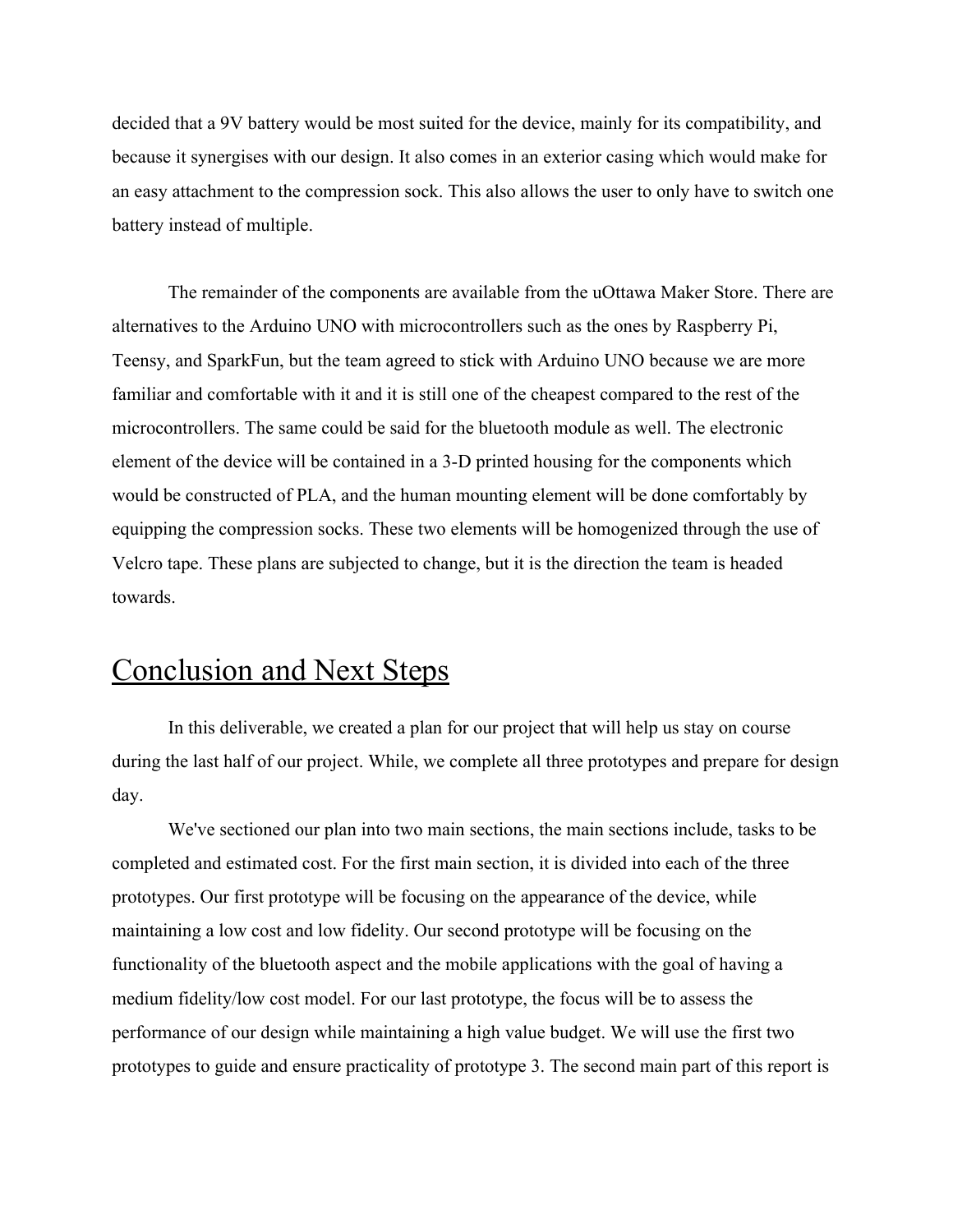our estimated cost. Which includes a bill of materials, and a discussion aspect. This section of our plan is to ensure that we respect our budget.

It is a necessity to complete a detailed plan in order to effectively complete our current tasks, while respecting the due dates. After the completion of this plan, it becomes an important tool for us to use while finishing the project.

# References

EULAY Compression socks

[https://www.amazon.ca/Pairs-Graduated-Compression-Socks-15-20mmHg/dp/B01N6P15HP/ref](https://www.amazon.ca/Pairs-Graduated-Compression-Socks-15-20mmHg/dp/B01N6P15HP/ref=sr_1_13?dchild=1&gclid=Cj0KCQiA-bjyBRCcARIsAFboWg2eGWDfmsmIqjLuRzRV8hNfHAdgsqjp5gWjWVbfDkMG-6AYchIRWf4aAhv_EALw_wcB&hvadid=240284641866&hvdev=c&hvlocphy=9000671&hvnetw=g&hvqmt=e&hvrand=3668071594953562777&hvtargid=kwd-311122393401&hydadcr=818_10116048&keywords=amazon+compression+socks&qid=1582268606&sr=8-13) [=sr\\_1\\_13?dchild=1&gclid=Cj0KCQiA-bjyBRCcARIsAFboWg2eGWDfmsmIqjLuRzRV8hNfH](https://www.amazon.ca/Pairs-Graduated-Compression-Socks-15-20mmHg/dp/B01N6P15HP/ref=sr_1_13?dchild=1&gclid=Cj0KCQiA-bjyBRCcARIsAFboWg2eGWDfmsmIqjLuRzRV8hNfHAdgsqjp5gWjWVbfDkMG-6AYchIRWf4aAhv_EALw_wcB&hvadid=240284641866&hvdev=c&hvlocphy=9000671&hvnetw=g&hvqmt=e&hvrand=3668071594953562777&hvtargid=kwd-311122393401&hydadcr=818_10116048&keywords=amazon+compression+socks&qid=1582268606&sr=8-13) [Adgsqjp5gWjWVbfDkMG-6AYchIRWf4aAhv\\_EALw\\_wcB&hvadid=240284641866&hvdev=c](https://www.amazon.ca/Pairs-Graduated-Compression-Socks-15-20mmHg/dp/B01N6P15HP/ref=sr_1_13?dchild=1&gclid=Cj0KCQiA-bjyBRCcARIsAFboWg2eGWDfmsmIqjLuRzRV8hNfHAdgsqjp5gWjWVbfDkMG-6AYchIRWf4aAhv_EALw_wcB&hvadid=240284641866&hvdev=c&hvlocphy=9000671&hvnetw=g&hvqmt=e&hvrand=3668071594953562777&hvtargid=kwd-311122393401&hydadcr=818_10116048&keywords=amazon+compression+socks&qid=1582268606&sr=8-13) [&hvlocphy=9000671&hvnetw=g&hvqmt=e&hvrand=3668071594953562777&hvtargid=kwd-3](https://www.amazon.ca/Pairs-Graduated-Compression-Socks-15-20mmHg/dp/B01N6P15HP/ref=sr_1_13?dchild=1&gclid=Cj0KCQiA-bjyBRCcARIsAFboWg2eGWDfmsmIqjLuRzRV8hNfHAdgsqjp5gWjWVbfDkMG-6AYchIRWf4aAhv_EALw_wcB&hvadid=240284641866&hvdev=c&hvlocphy=9000671&hvnetw=g&hvqmt=e&hvrand=3668071594953562777&hvtargid=kwd-311122393401&hydadcr=818_10116048&keywords=amazon+compression+socks&qid=1582268606&sr=8-13) [11122393401&hydadcr=818\\_10116048&keywords=amazon+compression+socks&qid=1582268](https://www.amazon.ca/Pairs-Graduated-Compression-Socks-15-20mmHg/dp/B01N6P15HP/ref=sr_1_13?dchild=1&gclid=Cj0KCQiA-bjyBRCcARIsAFboWg2eGWDfmsmIqjLuRzRV8hNfHAdgsqjp5gWjWVbfDkMG-6AYchIRWf4aAhv_EALw_wcB&hvadid=240284641866&hvdev=c&hvlocphy=9000671&hvnetw=g&hvqmt=e&hvrand=3668071594953562777&hvtargid=kwd-311122393401&hydadcr=818_10116048&keywords=amazon+compression+socks&qid=1582268606&sr=8-13) [606&sr=8-13](https://www.amazon.ca/Pairs-Graduated-Compression-Socks-15-20mmHg/dp/B01N6P15HP/ref=sr_1_13?dchild=1&gclid=Cj0KCQiA-bjyBRCcARIsAFboWg2eGWDfmsmIqjLuRzRV8hNfHAdgsqjp5gWjWVbfDkMG-6AYchIRWf4aAhv_EALw_wcB&hvadid=240284641866&hvdev=c&hvlocphy=9000671&hvnetw=g&hvqmt=e&hvrand=3668071594953562777&hvtargid=kwd-311122393401&hydadcr=818_10116048&keywords=amazon+compression+socks&qid=1582268606&sr=8-13)

Cambivo compression socks

[https://www.amazon.ca/Compression-Athletic-CrossFit-Pregnancy-Circulation/dp/B0773](https://www.amazon.ca/Compression-Athletic-CrossFit-Pregnancy-Circulation/dp/B0773RWB8D/ref=asc_df_B0773RWB8D/?tag=googleshopc0c-20&linkCode=df0&hvadid=292986537011&hvpos=&hvnetw=g&hvrand=3636490153651260727&hvpone=&hvptwo=&hvqmt=&hvdev=c&hvdvcmdl=&hvlocint=&hvlocphy=9000671&hvtargid=pla-471455270368&psc=1) [RWB8D/ref=asc\\_df\\_B0773RWB8D/?tag=googleshopc0c-20&linkCode=df0&hvadid=29298653](https://www.amazon.ca/Compression-Athletic-CrossFit-Pregnancy-Circulation/dp/B0773RWB8D/ref=asc_df_B0773RWB8D/?tag=googleshopc0c-20&linkCode=df0&hvadid=292986537011&hvpos=&hvnetw=g&hvrand=3636490153651260727&hvpone=&hvptwo=&hvqmt=&hvdev=c&hvdvcmdl=&hvlocint=&hvlocphy=9000671&hvtargid=pla-471455270368&psc=1) [7011&hvpos=&hvnetw=g&hvrand=3636490153651260727&hvpone=&hvptwo=&hvqmt=&hvd](https://www.amazon.ca/Compression-Athletic-CrossFit-Pregnancy-Circulation/dp/B0773RWB8D/ref=asc_df_B0773RWB8D/?tag=googleshopc0c-20&linkCode=df0&hvadid=292986537011&hvpos=&hvnetw=g&hvrand=3636490153651260727&hvpone=&hvptwo=&hvqmt=&hvdev=c&hvdvcmdl=&hvlocint=&hvlocphy=9000671&hvtargid=pla-471455270368&psc=1) [ev=c&hvdvcmdl=&hvlocint=&hvlocphy=9000671&hvtargid=pla-471455270368&psc=1](https://www.amazon.ca/Compression-Athletic-CrossFit-Pregnancy-Circulation/dp/B0773RWB8D/ref=asc_df_B0773RWB8D/?tag=googleshopc0c-20&linkCode=df0&hvadid=292986537011&hvpos=&hvnetw=g&hvrand=3636490153651260727&hvpone=&hvptwo=&hvqmt=&hvdev=c&hvdvcmdl=&hvlocint=&hvlocphy=9000671&hvtargid=pla-471455270368&psc=1)

Velcro tape

[https://www.amazon.ca/Width-Adhesive-Sticky-Fastener-Black/dp/B077LMZ47W/ref=s](https://www.amazon.ca/Width-Adhesive-Sticky-Fastener-Black/dp/B077LMZ47W/ref=sr_1_5?keywords=velcro+tape&qid=1582268642&sr=8-5) [r\\_1\\_5?keywords=velcro+tape&qid=1582268642&sr=8-5](https://www.amazon.ca/Width-Adhesive-Sticky-Fastener-Black/dp/B077LMZ47W/ref=sr_1_5?keywords=velcro+tape&qid=1582268642&sr=8-5)

MAX30100 (3pcs)

[https://www.banggood.com/3pcs-MAX30100-Heart-Rate-Sensor-Module-Heartbeat-Sen](https://www.banggood.com/3pcs-MAX30100-Heart-Rate-Sensor-Module-Heartbeat-Sensor-Oximetry-Pulse-Oximeter-Ultra-Low-Power-Consumption-p-1508315.html?gmcCountry=CA¤cy=CAD&createTmp=1&utm_source=googleshopping&utm_medium=cpc_bgs&utm_content=yixuan&utm_campaign=ssc-ca-all-0924&gclid=Cj0KCQiA-bjyBRCcARIsAFboWg07vlOC14ewMETb_KVUXhGg4O14-tRpiFY7WMneZAzcIAOoIH1Mlo8aAqRGEALw_wcB&cur_warehouse=CN) [sor-Oximetry-Pulse-Oximeter-Ultra-Low-Power-Consumption-p-1508315.html?gmcCountry=C](https://www.banggood.com/3pcs-MAX30100-Heart-Rate-Sensor-Module-Heartbeat-Sensor-Oximetry-Pulse-Oximeter-Ultra-Low-Power-Consumption-p-1508315.html?gmcCountry=CA¤cy=CAD&createTmp=1&utm_source=googleshopping&utm_medium=cpc_bgs&utm_content=yixuan&utm_campaign=ssc-ca-all-0924&gclid=Cj0KCQiA-bjyBRCcARIsAFboWg07vlOC14ewMETb_KVUXhGg4O14-tRpiFY7WMneZAzcIAOoIH1Mlo8aAqRGEALw_wcB&cur_warehouse=CN) [A&currency=CAD&createTmp=1&utm\\_source=googleshopping&utm\\_medium=cpc\\_bgs&utm\\_](https://www.banggood.com/3pcs-MAX30100-Heart-Rate-Sensor-Module-Heartbeat-Sensor-Oximetry-Pulse-Oximeter-Ultra-Low-Power-Consumption-p-1508315.html?gmcCountry=CA¤cy=CAD&createTmp=1&utm_source=googleshopping&utm_medium=cpc_bgs&utm_content=yixuan&utm_campaign=ssc-ca-all-0924&gclid=Cj0KCQiA-bjyBRCcARIsAFboWg07vlOC14ewMETb_KVUXhGg4O14-tRpiFY7WMneZAzcIAOoIH1Mlo8aAqRGEALw_wcB&cur_warehouse=CN) [content=yixuan&utm\\_campaign=ssc-ca-all-0924&gclid=Cj0KCQiA-bjyBRCcARIsAFboWg07v](https://www.banggood.com/3pcs-MAX30100-Heart-Rate-Sensor-Module-Heartbeat-Sensor-Oximetry-Pulse-Oximeter-Ultra-Low-Power-Consumption-p-1508315.html?gmcCountry=CA¤cy=CAD&createTmp=1&utm_source=googleshopping&utm_medium=cpc_bgs&utm_content=yixuan&utm_campaign=ssc-ca-all-0924&gclid=Cj0KCQiA-bjyBRCcARIsAFboWg07vlOC14ewMETb_KVUXhGg4O14-tRpiFY7WMneZAzcIAOoIH1Mlo8aAqRGEALw_wcB&cur_warehouse=CN)